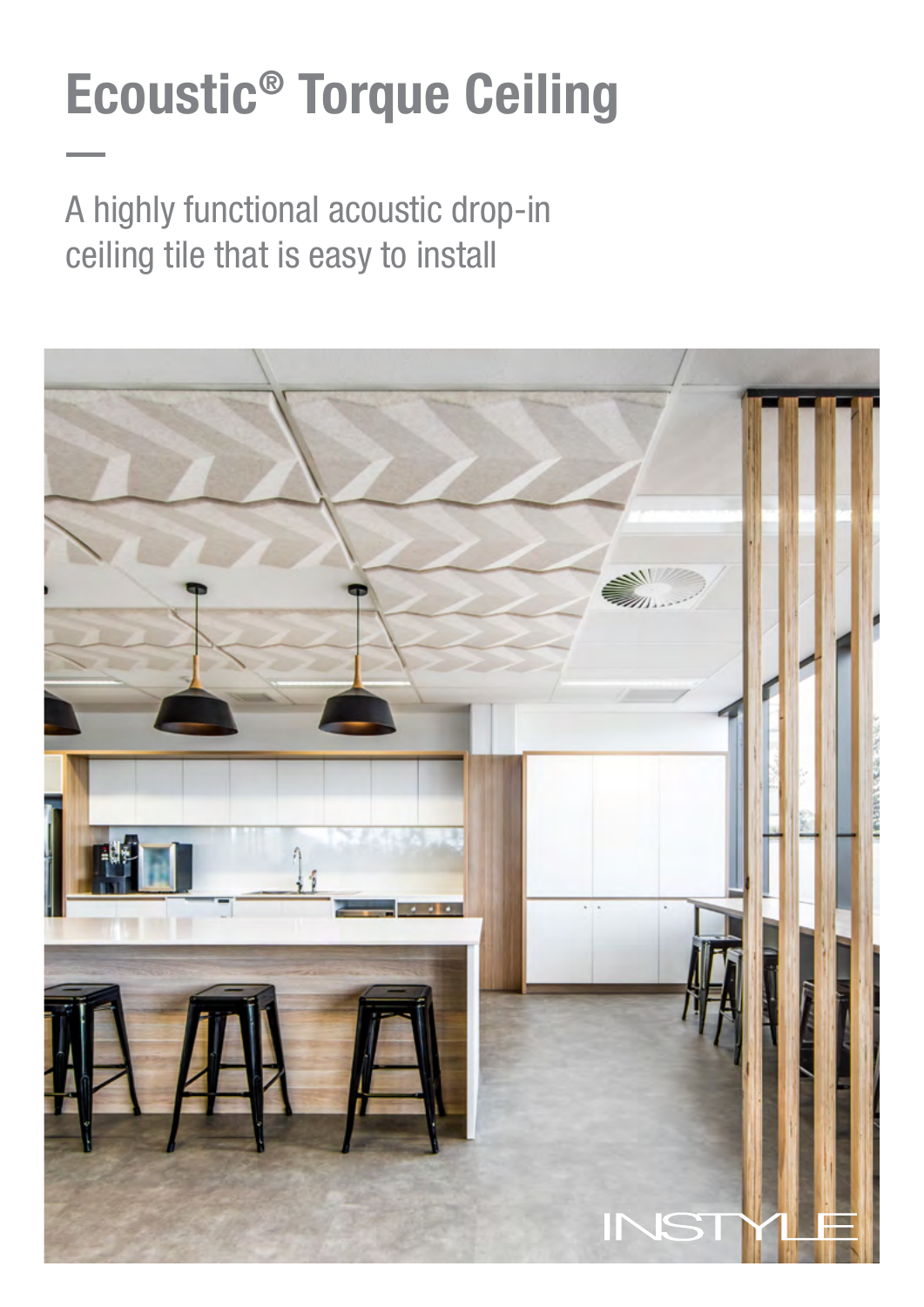## Ecoustic® Torque Ceiling Tile

Front View 600 Tile: 595 x 595mm Side View



- PRODUCT Ecoustic<sup>®</sup> Torque Ceiling Tile Ecoustic® Torque Coffered Ceiling Tile
- DESCRIPTION Ecoustic® Torque is an acoustic drop-in ceiling tile that provides outstanding low and mid-range frequency performance, also available in Coffered version for low ceilings
- COMPOSITION 100% polyester (<32.5% PC + PI recycled PET)
- DIMENSIONS 600 Tile: 595mm (w) x 595mm (h) x 48mm (d) 1200 Tile: 1195mm (w) x 595mm (h) x 48mm (d) Torque Ceiling Tile drops into new or existing 15mm and 24mm Exposed Tee drop ceiling grid systems with a nominal 600 x 600mm or 1200 x 600mm grid. Ensure the tile is suitable for your selected system prior to ordering

ACOUSTIC NRC 0.8 /  $\alpha$ w 0.8 (400mm air cavity)



FIRE TEST C/ICO 0705

| <b>BO IS DEIRS</b> | aroup T<br>SMOGRA < 100                                                                                                             |
|--------------------|-------------------------------------------------------------------------------------------------------------------------------------|
| GB8624-2012        | Grade B1                                                                                                                            |
| <b>APPLICATION</b> | Drop-in ceiling tiles                                                                                                               |
| ORIGIN             | Made in Australia                                                                                                                   |
| WARRANTY           | A 12 month warranty is provided against<br>manufacturing defects. Internal installation only,<br>outdoor use will void any warranty |

Please contact your representative for CAD drawings

Front View 1200 Tile: 1195 x 595mm



#### **BENEFITS**

Designed for the Environment



Toxicity: Polyester is non-toxic and is classed the same as wood under the State of New York Article 15 Part 1120. Torque Ceiling Tile does not contain any Red List Chemicals (USA EPA).

Building Rating Systems: Torque will contribute the following points for Green Star, LEED + WELL building standards.

| <b>Criteria</b>                       | Green<br><b>Star</b> | <b>LEED</b> | <b>WELL</b> |
|---------------------------------------|----------------------|-------------|-------------|
| <b>Recycled Content</b>               |                      |             | NА          |
| Low VOC                               |                      |             |             |
| <b>Recycling Program</b>              |                      |             | <b>NA</b>   |
| <b>EPD</b>                            |                      |             | NА          |
| <b>Declare Label</b>                  | NА                   |             |             |
| <b>Greentag Level A Certification</b> |                      |             |             |
| <b>Toxic Material Reduction</b>       | NА                   | <b>NA</b>   |             |
| <b>Sound Reducing Surfaces</b>        | NΔ                   | NΑ          |             |

| <b>HOW TO SPECIFY</b> |                                                                                                 |
|-----------------------|-------------------------------------------------------------------------------------------------|
| <b>DESIGN</b>         | Ecoustic <sup>®</sup> Torque Ceiling Tile<br>Ecoustic <sup>®</sup> Torque Coffered Ceiling Tile |
| <b>TILE SIZE</b>      | 600 Tile or 1200 Tile                                                                           |
| <b>COLOUR</b>         | Select from Ecoustic <sup>®</sup> Felt colours                                                  |

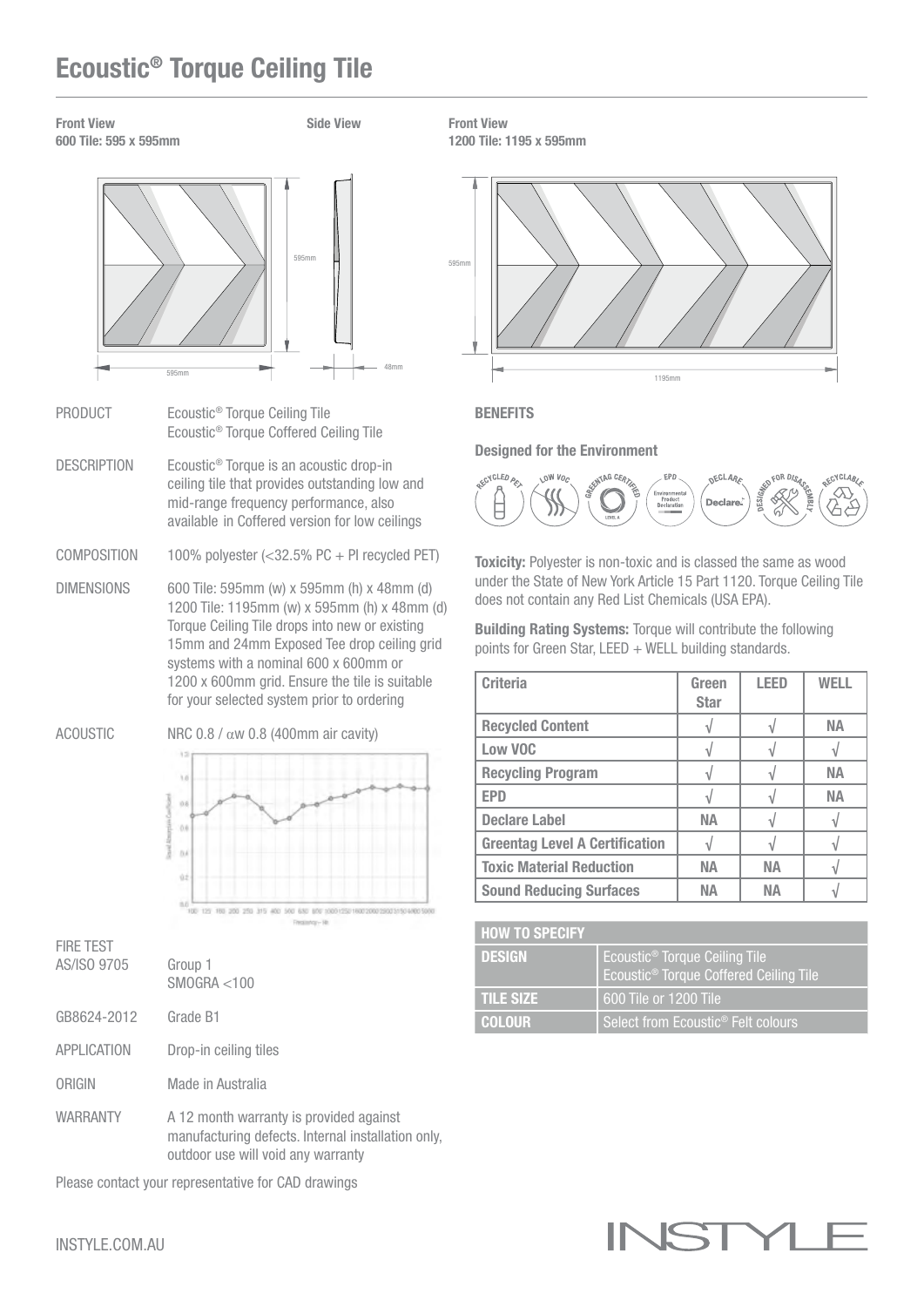## Ecoustic® Torque Ceiling Tile Components



8 tiles per box in a single colour

| White       | Cream     | Natural       | <b>Oatmeal</b> | Quartz | Taupe        |
|-------------|-----------|---------------|----------------|--------|--------------|
| <b>Opal</b> | Dove      | Oyster        | Light Grey     | Pewter | Charcoal     |
| Spray       | Sky       | <b>Baltic</b> | Nautical       | Cobalt | Indigo       |
| Fresco      | Lime      | Green         | Field          | Caper  | Aqua         |
| Yellow      | Lemon     | Orange        | Paprika        | Red    | <b>Berry</b> |
| Cameo       | Aubergine | Fossil        | Jet            |        |              |

#### IMPORTANT

Moisture Absorption: Exposure to an atmosphere of 50% and 95% RH for four days provides moisture absorption of less than 0.2% per volume. As Torque Ceiling tile is 100% polyester, it will not degrade over time due to moisture, mildew or rot in office environments.

Fixtures: Fixtures must be supported independent to the ceiling tile. Torque can be cut on site to accommodate for new and existing lighting and fixtures. When cutting, use a new blade for each cut and ensure the cutting area is fully supported throughout. Cut from the tile face with care.

HVAC: Ensure Torque Ceiling Tile is compliant with the specified HVAC system. Torque Ceiling Tile is recommended for Ducted Return Air and is not Plenum Return Air rated.

Back Loading: Torque Ceiling Tile is not suitable for back loading. Loads must be supported independently by the grid or through the use of additional fixtures.

Product may vary in colour due to the nature of the media

Please refer to website for current colour range

Variation in fibre mix and colour is an inherent feature of this product and variation from batch to batch may occur

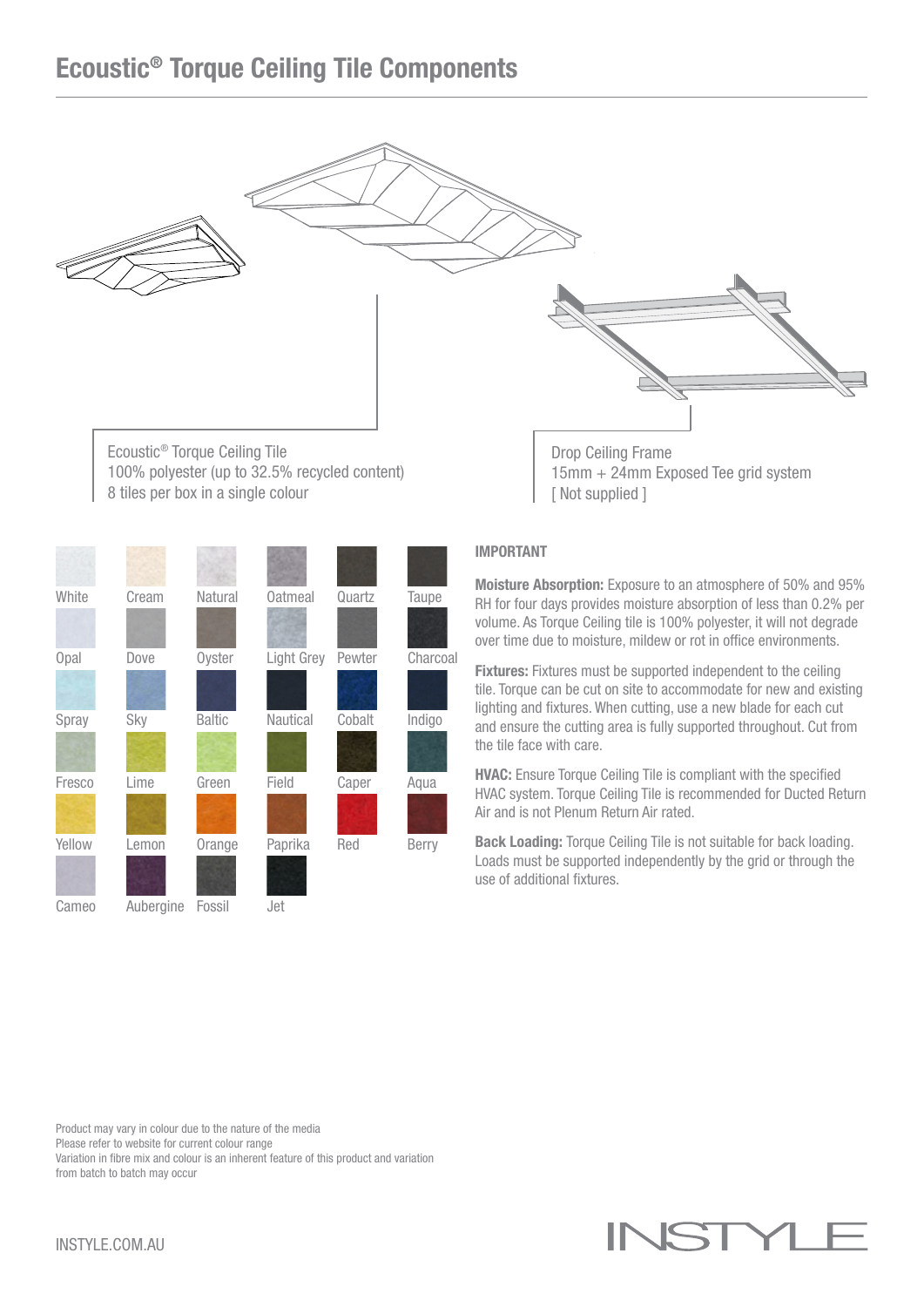